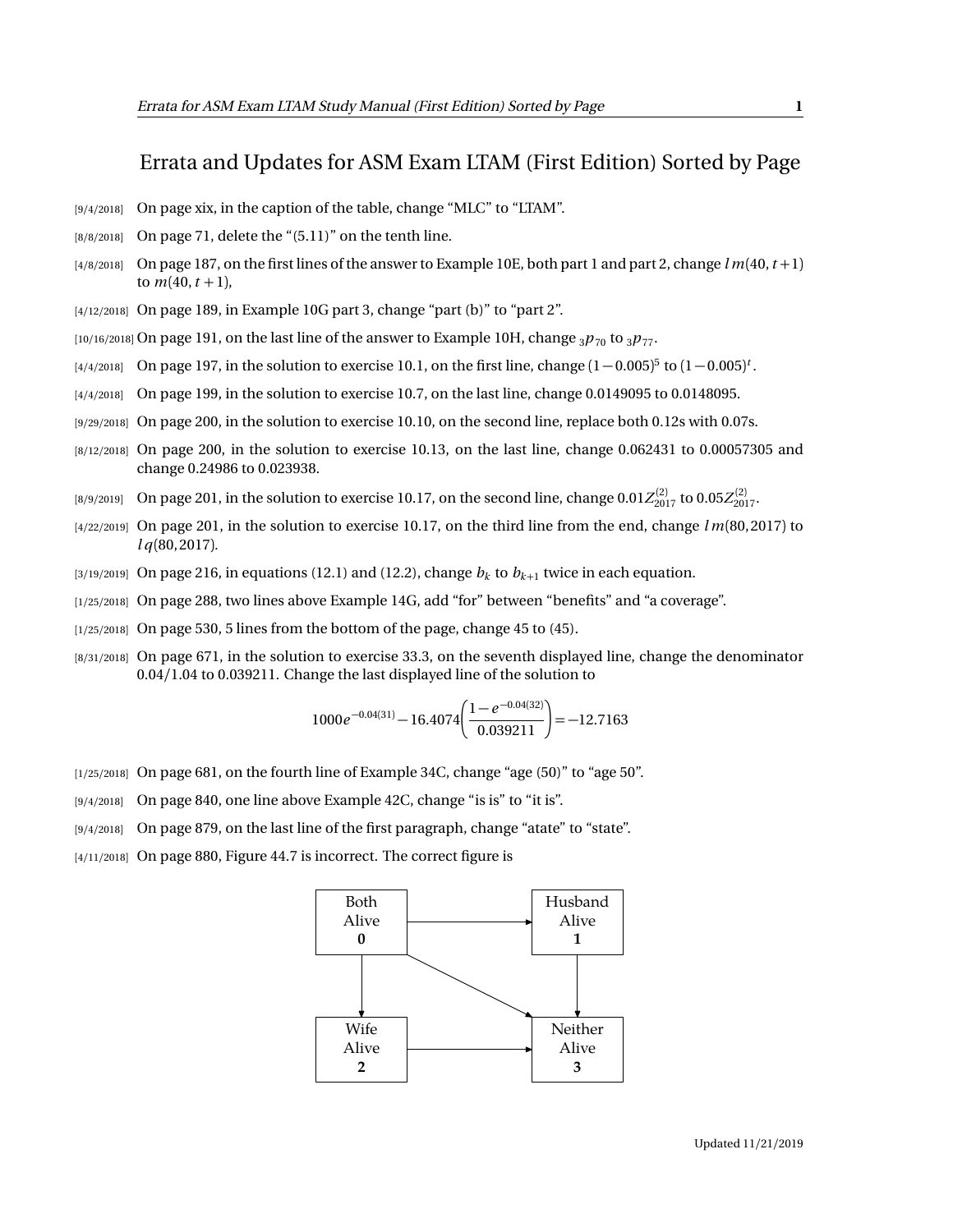$\frac{14}{7}{2019}$  On page 922, on the third displayed line,  $(1+i)^h$  is missing from the left side. Change the line to

$$
{}_{t}V^{(1)}(1+i)^{h} = {}_{h}P^{11}_{x+t}(hB^{(1)}_{t+h} + {}_{t+h}V^{(1)})
$$

[4/4/2018] On page 923, replace the solution to Example 46I with the following:

Since the period is 1/12 of a year, the claims acceleration approach multiplies the death benefit by 1.04<sup>1</sup>*/*<sup>24</sup>. The recursion equations are

$$
(_{5}V^{(0)} + P)(1.04^{1/12}) =_{1/12} p_{x+5}^{00} \frac{1}{5!} V^{(0)} +_{1/12} p_{x+55\frac{1}{12}}^{01} V^{(1)}) +_{1/12} p_{x+5}^{02} (50,000)(1.04^{1/24})
$$
  

$$
(_{5}V^{(1)} - 5000)(1.04^{1/12}) =_{1/12} p_{5}^{10} \frac{1}{5!} V^{(0)} +_{1/12} p_{x+5}^{11} (5\frac{1}{12} V^{(1)}) +_{1/12} p_{x+5}^{12} (50,000)(1.04^{1/24})
$$

We'll have to solve these simultaneously. Note that

$$
{}_{1/12}p_{x+5}^{02} = 1 - 0.94328 - 0.05020 = 0.00652
$$

$$
{}_{1/12}p_{x+5}^{12} = 1 - 0.12061 - 0.86029 = 0.01910
$$

$$
50,000(1.04^{1/24}) = 50,081.78
$$

The recursions are

$$
(6,248.35+500)(1.04^{1/12}) = 0.94328_{5\frac{1}{12}}V^{(0)} + 0.05020_{5\frac{1}{12}}V^{(1)} + 0.00652(50,081.78)
$$
  

$$
(25,022.07-5000)(1.04^{1/12}) = 0.12061_{5\frac{1}{12}}V^{(0)} + 0.86029_{5\frac{1}{12}}V^{(1)} + 0.01910(50,081.78)
$$

Solving these equations,

$$
0.94328_{5\frac{1}{12}}V^{(0)} + 0.05020_{5\frac{1}{12}}V^{(1)} = 6,443.91
$$
  

$$
0.12061_{5\frac{1}{12}}V^{(0)} + 0.86029_{5\frac{1}{12}}V^{(1)} = 19,131.06
$$
  

$$
5\frac{1}{12}V^{(0)} = \boxed{5,690.37}
$$
  

$$
5\frac{1}{12}V^{(1)} = \boxed{21,440.15}
$$

[5/13/2018] On page 938, delete footnote 1. The revised version of the study note corrected the error. [8/19/2018] On page 940, in the solution to exercise 47.6, change the last two lines to

$$
\frac{d\bar{a}_{57+t}^{11}}{dt} = \delta \bar{a}_{57+t}^{11} - B_t^{(1)} - \mu_{57+t}^{10} (\bar{a}_{57+t}^{01} - \bar{a}_{57+t}^{11}) - \mu_{57+t}^{12} (-\bar{a}_{57+t}^{11}) - \mu_{57+t}^{13} (-\bar{a}_{57+t}^{11})
$$
\n
$$
\frac{d\bar{a}_{57+t}^{11}}{dt} \bigg|_{5} = 0.05(4.3298) - 1 - 0.02(2.0216 - 4.3298) - (0.06 + 0.015)(-4.3298) = -0.4126
$$

- $[a/29/2018]$  On page 946, on the last line, change  $\bar{a}_{x+t:\overline{n-(x+t)}}$  to  $\bar{a}_{x+t:\overline{n-t}}$ .
- [9/20/2018] On page 947, on the second line, in the first integral, change  $\mu_{x+t}$  to  $\mu_{x+t}^{01}$ . In th second integral, change  $\bar{a}^{11}_{x+t:\overline{n-(x+t)}}$  to  $\bar{a}^{11}_{x+t:\overline{n-t}}$ .
- [9/4/2018] On page 951, in the answer to Example 47B, change the second through fourth lines of the page to

$$
\frac{d_t V^{(1)}}{dt} = \delta_{10} V^{(1)} - \mu_{x+10}^{10} ({}_{10}V^{(0)} - {}_{10}V^{(1)}) - \mu_{x+10}^{12} ({}_{10}V^{(2)} - {}_{10}V^{(1)})
$$

$$
- \mu_{x+10}^{13} ({}_{10}V^{(3)} - {}_{10}V^{(1)}) - \mu_{x+10}^{14} (-{}_{10}V^{(1)})
$$

$$
= (0.05)(45,000) - 0.06(20,000 - 45,000) - 0.14(150,000 - 45,000)
$$

Updated 11/21/2019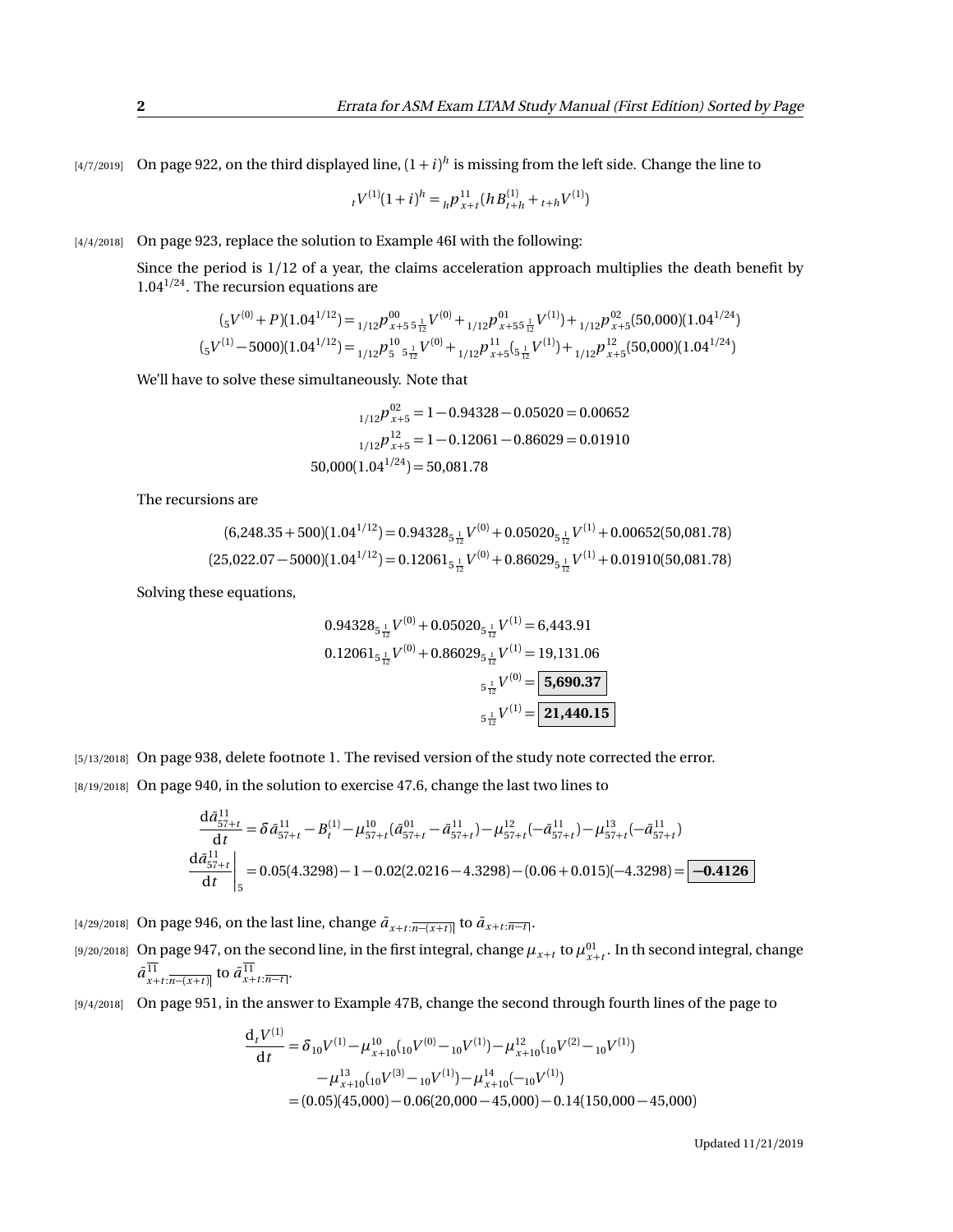$-0.08(400,000 - 45,000) - 0.02(45,000)$ = **−38,450**

[8/3/2018] On pages 951-952, in the answer to Example 47C, change the sentence on the third line beginning "Once" to:

Once someone enters states 3 or 4, it is impossible to get to state 2, so  $\bar{A}_x^{32} = \bar{A}_x^{42} = 0$ .

Change the first two displayed lines to:

$$
\frac{\mathrm{d}\bar{A}_{x+t}^{02}}{\mathrm{d}t} = \delta \bar{A}_{x+t}^{02} - \mu_{x+t}^{01} (\bar{A}_{x+t}^{12} - \bar{A}_{x+t}^{02}) - \mu_{x+t}^{02} (1 - \bar{A}_{x+t}^{02}) - (\mu_{x+t}^{03} + \mu_{x+t}^{04}) (-\bar{A}_{x+t}^{02})
$$
\n
$$
\frac{\mathrm{d}\bar{A}_{x+t}^{02}}{\mathrm{d}t}\bigg|_{t=10} = 0.05 \bar{A}_{x+10}^{02} - 0.07 (\bar{A}_{x+10}^{12} - \bar{A}_{x+10}^{02}) - 0.04 (-\bar{A}_{x+10}^{02})
$$

Change the second two displayed lines of the answer, which are the first two displayed lines on page 952, to

$$
\frac{\mathrm{d}\bar{A}_{x+t}^{24}}{\mathrm{d}t} = \delta \bar{A}_{x+t}^{24} - \mu_{x+t}^{21} (\bar{A}_{x+t}^{14} - \bar{A}_{x+t}^{24}) - \mu_{x+t}^{23} (\bar{A}_{x+t}^{34} - \bar{A}_{x+t}^{24}) - \mu_{x+t}^{24} (b^{(4)} - \bar{A}_{x+t}^{24})
$$
\n
$$
\frac{\mathrm{d}\bar{A}_{x+t}^{24}}{\mathrm{d}t}\bigg|_{t=10} = 0.05(\bar{A}_{x+10}^{24} - \bar{A}_{x+10}^{24}) - 0.01(\bar{A}_{x+10}^{14} - \bar{A}_{x+10}^{24}) - 0.12(\bar{A}_{x+10}^{34} - \bar{A}_{x+10}^{24}) - 0.10(1 - \bar{A}_{x+t}^{24})
$$

- [9/7/2018] On page 961, in exercise 47.5, in statement (ii), change  $i = 0.04$  to  $\delta = 0.04$ .
- [9/7/2018] On page 972, in the solution to exercise 47.4, on the last line, change  ${}_tp_x^{0j}$  to  ${}_0p_x^{0j}$ .
- [10/15/2018] On page 978, in the solution to exercise 47.22, 4 lines from the end, change  $a_{50:3}$  to  $a_{50:3}$ .
- [4/11/2018] On page 1195, Figure 44.7 is incorrect. See the erratum for page 880 for the correct figure.
- [3/30/2018] On page 1296, on the second line of the page, the line for  $F_{100}(x)$ , the last line of the braced lines should be  $0.05 \, x = 64$ .
- [8/12/2018] On page 1302, in the solution to exercise 64.4, replace the displayed line with

$$
{}_{20}p_{18} = \frac{1 - F(38)}{1 - F(18)} = \frac{1 - 4/7}{1 - 2/7} = \boxed{\textbf{0.6}}
$$

- [9/13/2018] On page 1311, on the second line of Example 65F, change both 44,100s to 49,000.
- [4/29/2018] On page 1330, in the first bullet, change " $y > y_{max}$ " to " $y \ge y_{max}$ ". In the second line of the second bullet, change " $S_n(y_{max})$ ,  $y_{max} < y < \gamma$ " to " $S_n(y_k)$ ,  $y_{max} \le y < \gamma$ ". Two lines below the second bullet, change " $S_n(y_{\text{max}})^{y/y_{\text{max}}}$ " to " $S_n(y_k)^{y/y_{\text{max}}}$ "  $y \ge y_{\text{max}}$ ".
- $\frac{14}{29}{2018}$  On page 1331, on the last line, change " $S_n(y_{\text{max}}) > 0$ " to " $S_n(y_k) > 0$ ".
- [4/29/2018] On page 1332, in Table 66.1, on the last line, change the formula to " $\hat{S}(t) = \hat{S}(y_k)^{t/y_{\max}}$   $t \ge y_{\max}$ ".
- [4/29/2018] On page 1332, in exercise 66.1, on the last line, change "*S*(2)" to "*S*(1.8)".
- [4/10/2018]  $\,$  On page 1367, on the fourth line of the Confidence Intervals section, delete "th" after "100 $p^{\rm th}$ ".
- $[4/4/2018]$  On page 1399, on the first line of the page, delete  $+0.9$ .
- $_{[8/5/2018]}$  On pager 1355, 2 lines below the table in the answer to Example 69J, change  $r_3$  and  $r_5$  to  $e_3$  and  $e_5$ . In the calculations on the 5 subsequent lines, change each  $r_i$  to  $e_i$ , where  $i = 1, 2, 3, 4, 5$ .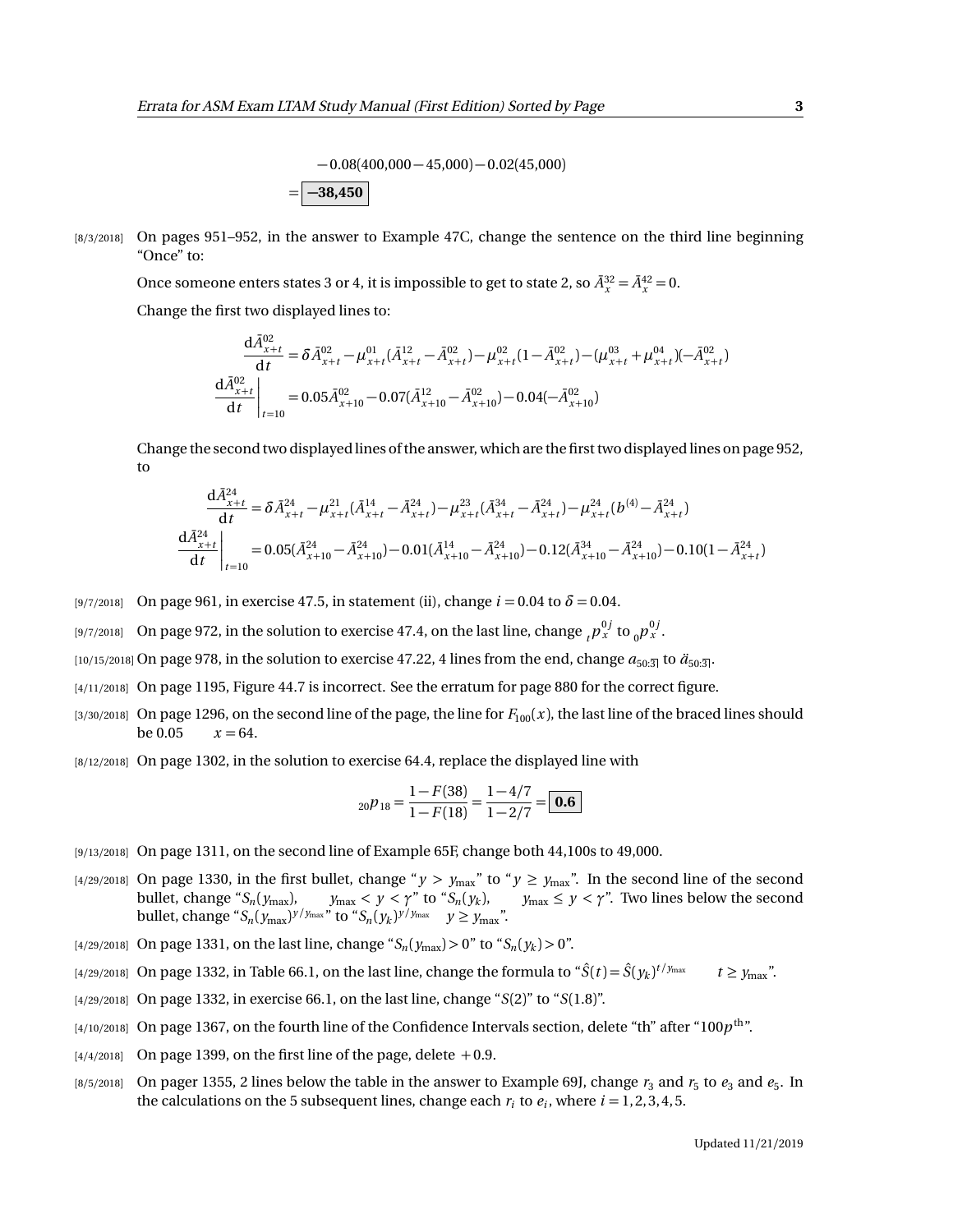[10/4/2018] On page 1422, on the first displayed line, the expression between the two equal signs should be a fraction. Replace the line with

$$
\sum_{k=0}^{19} 100,000(1.04^k) = \frac{100,000(1.04^{20} - 1)}{1.04 - 1} = 2,977,808
$$

- [4/12/2018] On page 1424, in Example 70E, change "He" to "She" on the first line. Change "His" to "Her" on the second line.
- [10/4/2018] On page 1427, the displayed lines two lines below the table represent the accrued benefit under PUC rather than the expected present value of benefits. Replace it with

$$
0.017 \left(\frac{3,552}{27,006} \frac{(0.6)(13.1)(25)(54,652.26)}{1.05^5} + \frac{1,587}{27,006} \frac{(0.8)(12.9)(26)(56,291.83)}{1.05^6} + \frac{18,106}{27,006} \frac{(12.7)(27)(57,980.59)}{1.05^7} \right) = \boxed{191,114.8}
$$

[11/21/2019] On page 1447, on the last line of the page, change 60,331.24 to 46,067.59.

[7/29/2018] On page 1459, in the solution to exercise 71.2 , on the first displayed line, place 100,000 before the fraction:

Total pensionable earnings = 
$$
\sum_{k=-12}^{-1} 100,000(1.03^{k}) = 100,000 \left( \frac{1 - 1/1.03^{12}}{1.03 - 1} \right) = 995,400.4
$$

On the last line, a factor of 11.5 is missing. The line should read

$$
995,400.4(0.035)(11.5)\left(\frac{0.95}{1.04}\right)^{13} = \boxed{123,520}
$$

- [7/17/2018] On page 1461, in the solution to exercise 71.8, in the last displayed line, change 0.23125 to 0.2325.
- [5/13/2018] On page 1465, in the answer to Example 72B, on the first line, change 313 to 3552, 298 to 1587, and 284 to 2692.
- [8/8/2018] On page 1472, in the solution to exercise 72.4, on the second line from the end, put an exponent 15 on the first 0.998846:

$$
AVTHB = 4000(0.998846^{15}) \left( \frac{1 - 0.998846^5}{1 - 0.998846} + 0.998846^5 \left( \frac{1}{1 - 0.978462} \right) \right)
$$

[4/15/2019] On page 1507, in Table 74.1, the expense gain formula should split withdrawal settlement expenses  $(E_k^{(w)})$  and death settlement expenses  $(E_k^{(d)})$ :

$$
(e_k^* - e_k')(1+i) + q_{x+k-1}^{(d)}(E_k^{(d)*} - E_k^{(d)}) + q_{x+k-1}^{(w)}(E_k^{(w)*} - E_k^{(w)})
$$

- [2/6/2019] On page 1711, in the solution to question 5(b), change the final answer to 0.005215.
- [4/14/2019] On page 1720, in the solution to question 1(e), change the second line to

 $(2600 - 556)(1.05) - 0.00763(100,000) - (1 - 0.00763)(-1822.83) =$  **3192.12** 

[10/16/2018] On pages 1720-1721, replace the solution to question 2 with the following (there is no change to the solution to part (a)):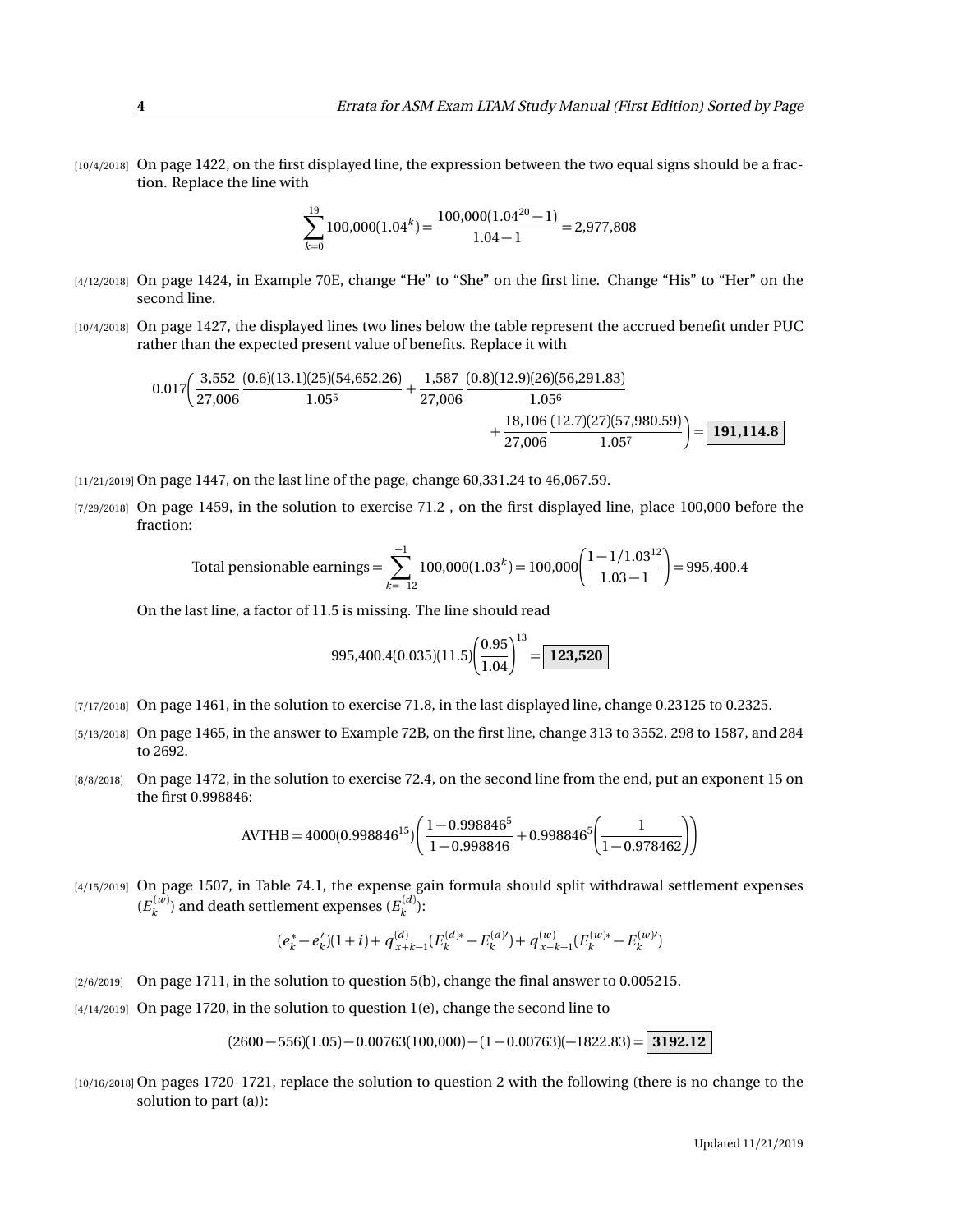(a)

$$
152,177.94 \left(\frac{1.06^5}{1.05^5}\right) = 159,563.86
$$

$$
0.8(159,563.86) = \boxed{127,651.09}
$$

(b) First we calculate the probability that (62) will survive to 63, 64, and 65.

$$
p_{62} = \frac{l_{63}}{l_{62}} = \frac{95,534.40}{95,940.60} = 0.995766
$$

$$
_2p_{62} = \frac{l_{64}}{l_{62}} = \frac{95,082.50}{95,940.60} = 0.991056
$$

$$
_3p_{62} = \frac{l_{65}}{l_{62}} = \frac{94,579.70}{95,940.60} = 0.985815
$$

The EPV of retiree health benefits at age 60 for those retiring at age 62 is

$$
6500\left(\frac{1.06^2}{1.05^2}\right) + 6600(0.995766)\left(\frac{1.06^3}{1.05^3}\right) + 6800(0.991056)\left(\frac{1.06^4}{1.05^4}\right) + (0.985815)(152,177.94)\left(\frac{1.06^5}{1.05^5}\right) = 174,349.35 0.2(174,349.35) = 35,537.22
$$

(c) Using the results of the previous parts, we accrue 1/12 of the age 62 benefit and 1/15 of the age 65 benefit.

$$
\frac{1}{12}(0.45)(174,349.35) + \frac{1}{15}(0.45)(159,563.86) = \boxed{11,325.02}
$$

(d) First, we'll remove the first three years of benefits from the expected present value at age 65. We must take into account Standard Ultimate Life Table mortality.

$$
152,177.94 - 7000 - 7200p_{65} \left(\frac{1.06}{1.05}\right) - 7500 \cdot 2p_{65} \left(\frac{1.06}{1.05}\right)^2
$$
  
= 152,177.94 - 7000 - 7200  $\left(\frac{94,020.30}{94,579.70}\right) \left(\frac{1.06}{1.05}\right) - 7500 \left(\frac{93,398.10}{94,579.70}\right) \left(\frac{1.06}{1.05}\right)^2 = 130,404.31$ 

That would be the expected present value of retiree health benefits for a person age 65 in 2018 who retires in 2021. We divide this by  $_3p_{65} = l_{68}/l_{65}$ , remove three years of inflation, and accumulate interest for 3 years since we pay it 3 years earlier:

$$
\frac{130,404.31}{92,706.10/94,579.70} \left(\frac{1.05}{1.06}\right)^3 = \boxed{129,309.93}
$$

[10/17/2018] On page 1758, in the solution to question 18, replace the and fifth line with

$$
p(51, 2017) = 1 - 0.0091(0.98) = 0.991082
$$
  

$$
2p(50, 2016) = (0.9915)(0.991082) = 0.982658
$$

[10/18/2018] On page 1761, in the solution to question 4(a), two lines from the end, change final answer 0.0240 to 0.0230. In the solution to question 4(b), on the second line, replace 0.024 with 0.023 and replace 0.010871847 with 0.010882986.